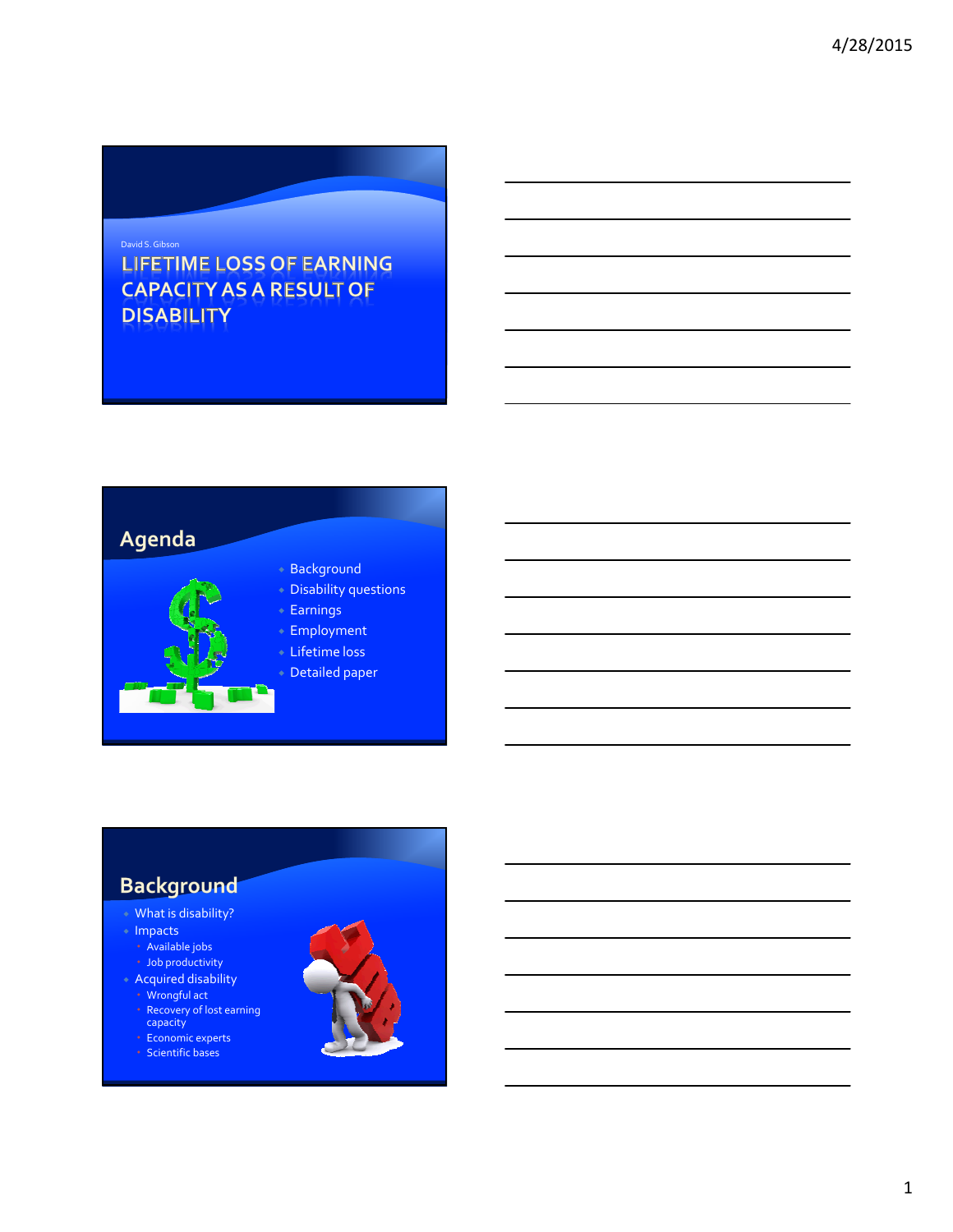# **ACS Disability Questions**

| #  | <b>Question</b>                                                                                                                                                   | Class.    |
|----|-------------------------------------------------------------------------------------------------------------------------------------------------------------------|-----------|
|    | 17a Is this person deaf or does he/she have serious difficulty<br>hearing?                                                                                        | Hearing   |
|    | 17b Is this person blind or does he/she have serious difficulty<br>seeing even when wearing glasses?                                                              | Vision    |
|    | 18a Because of a physical, mental, or emotional condition, does<br>this person have serious difficulty concentrating,<br>remembering, or making decisions?        | Cognitive |
|    | 18b Does this person have serious difficulty walking or climbing<br>stairs?                                                                                       | Mobility  |
|    | 18c Does this person have difficulty dressing or bathing?                                                                                                         | Self-care |
| 19 | Because of a physical, mental, or emotional condition, does<br>this person have difficulty doing errands alone such as visiting<br>a doctor's office or shopping? | Go-out    |



## **Cognitive Disability**

Because of a physical, mental, or emotional condition, does this person have serious difficulty concentrating, remembering, or making decisions?

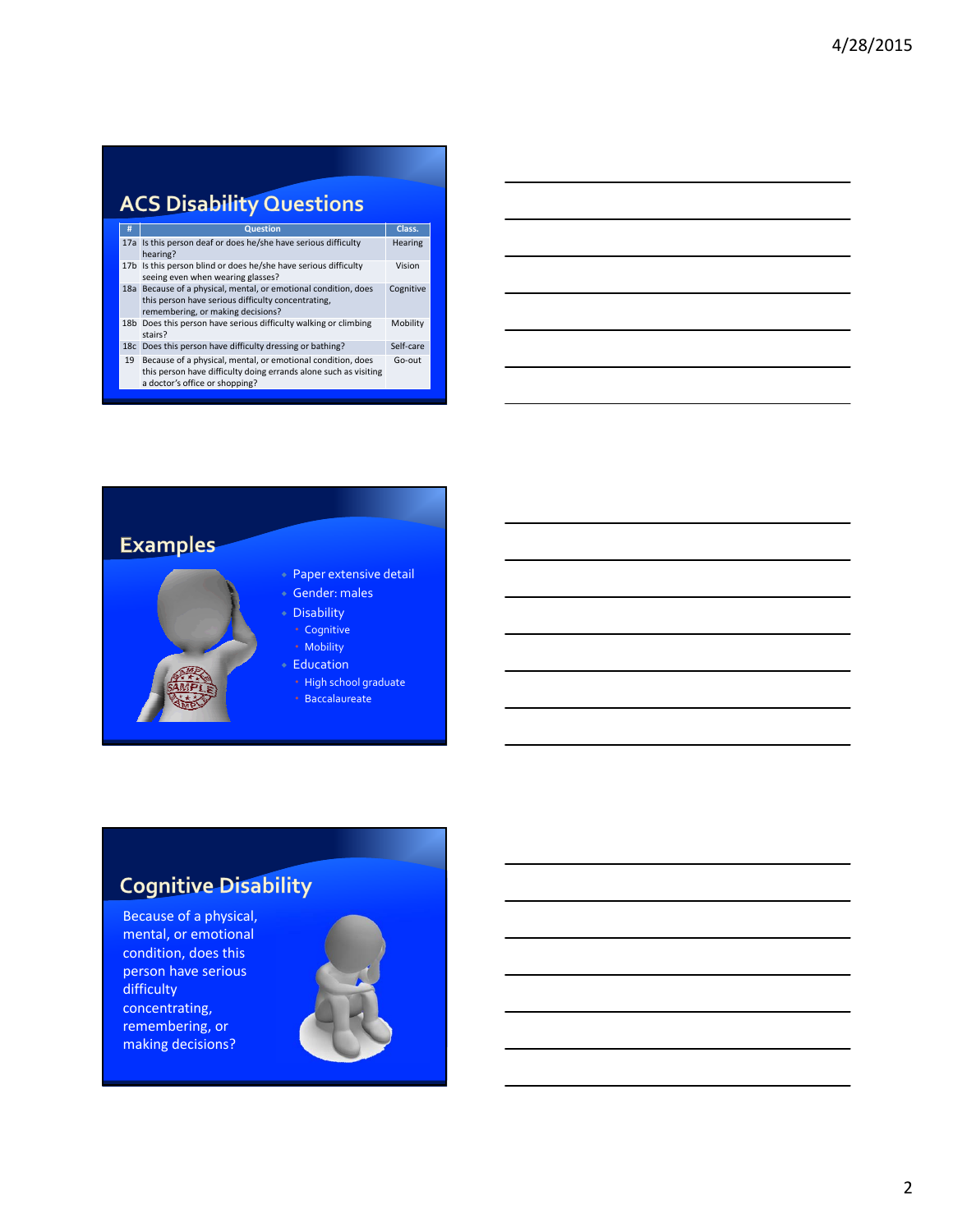## **Mobility Disability**

Does this person have serious difficulty walking or climbing stairs?

## **Earnings Extraction**

- 2009 2013 PUMS
- Full-time, year-round 35 hours / week 50 weeks
- Disability is not severe

| <b>American Community Survey</b>             |                                                                |  |
|----------------------------------------------|----------------------------------------------------------------|--|
|                                              | Main About the Survey, W Goldsmon for Data Users W Data & Data |  |
| $-$ Data                                     | PUMS Data                                                      |  |
| Cocumentation                                | Third   Elliham file page   El Connect with                    |  |
| Cista Halasses                               | Supporting documentation for the data below is a               |  |
| <b>B</b> Geography                           |                                                                |  |
| Coversionatable data via FTP                 | PUMPA Darka 2000 - comment                                     |  |
| <b>Bunnary Flo</b>                           | Available through the American                                 |  |
| <b>Public Use Microdata</b><br>Sample (FUMS) | FactFieder website:<br>2006-2013 ACS 5-year PUMS               |  |
| <b>A PERMIT PERMIT</b>                       | 2011-2013 ACE 3-year FUMS                                      |  |
| Combiembally of PUMS                         | 2012 ACS 1-year PLMIS                                          |  |
| PLNES Clota                                  | 2006-2012 ACB 5 year PLNKS                                     |  |
| <b>PUMS Documentation</b>                    | 2010-2012 ACE 3-year PUMS                                      |  |
| Pictural can Duricul nesset:                 | 2612 ACB 1-year PLMS                                           |  |
| - PUMS FACE                                  | 2057-2011 ACS 5-year PUMS                                      |  |
| Castom Tabulations                           | 2009-2011 ACS 3-year PUMS                                      |  |
|                                              | 2011 ACS 5-year PLMS                                           |  |

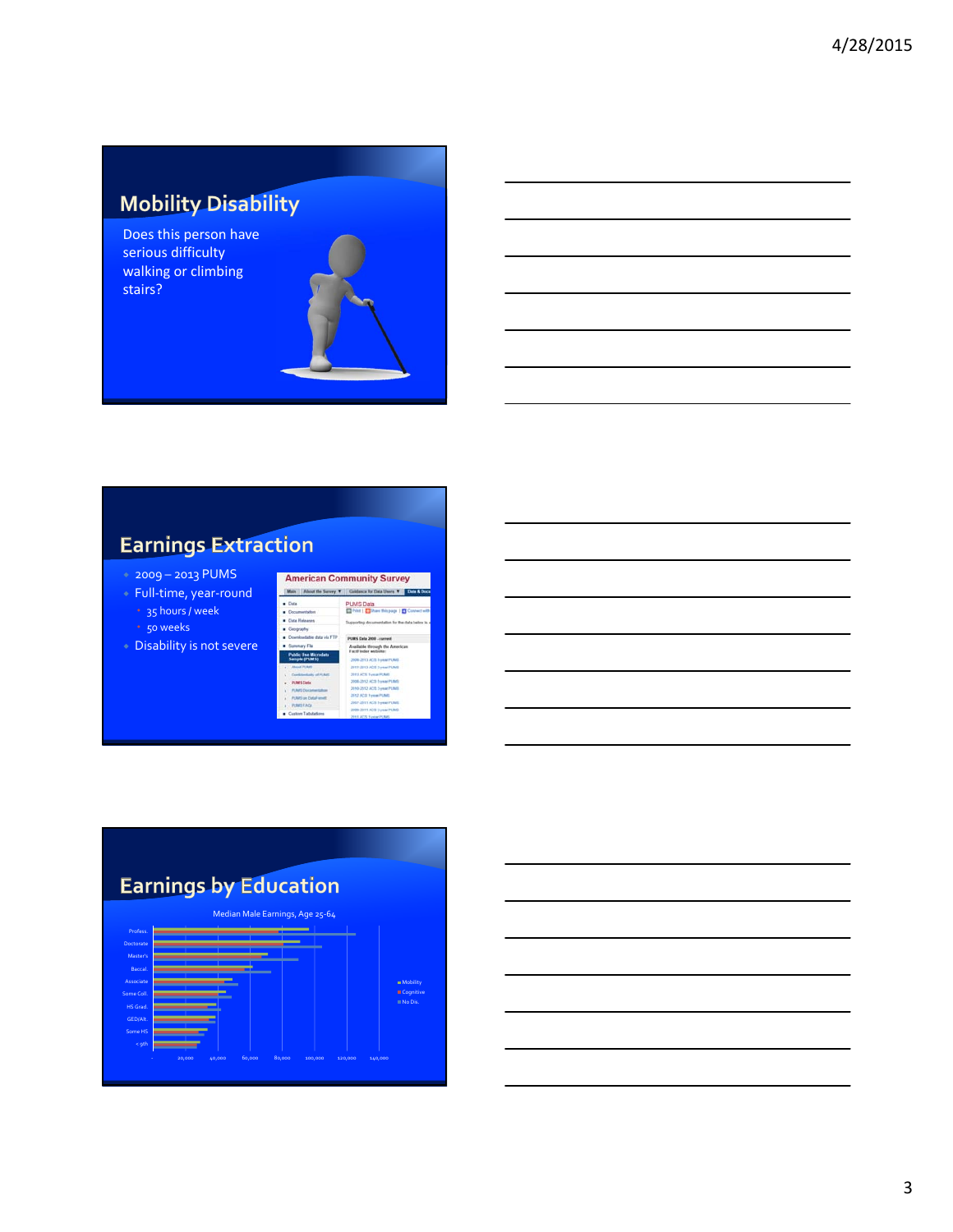









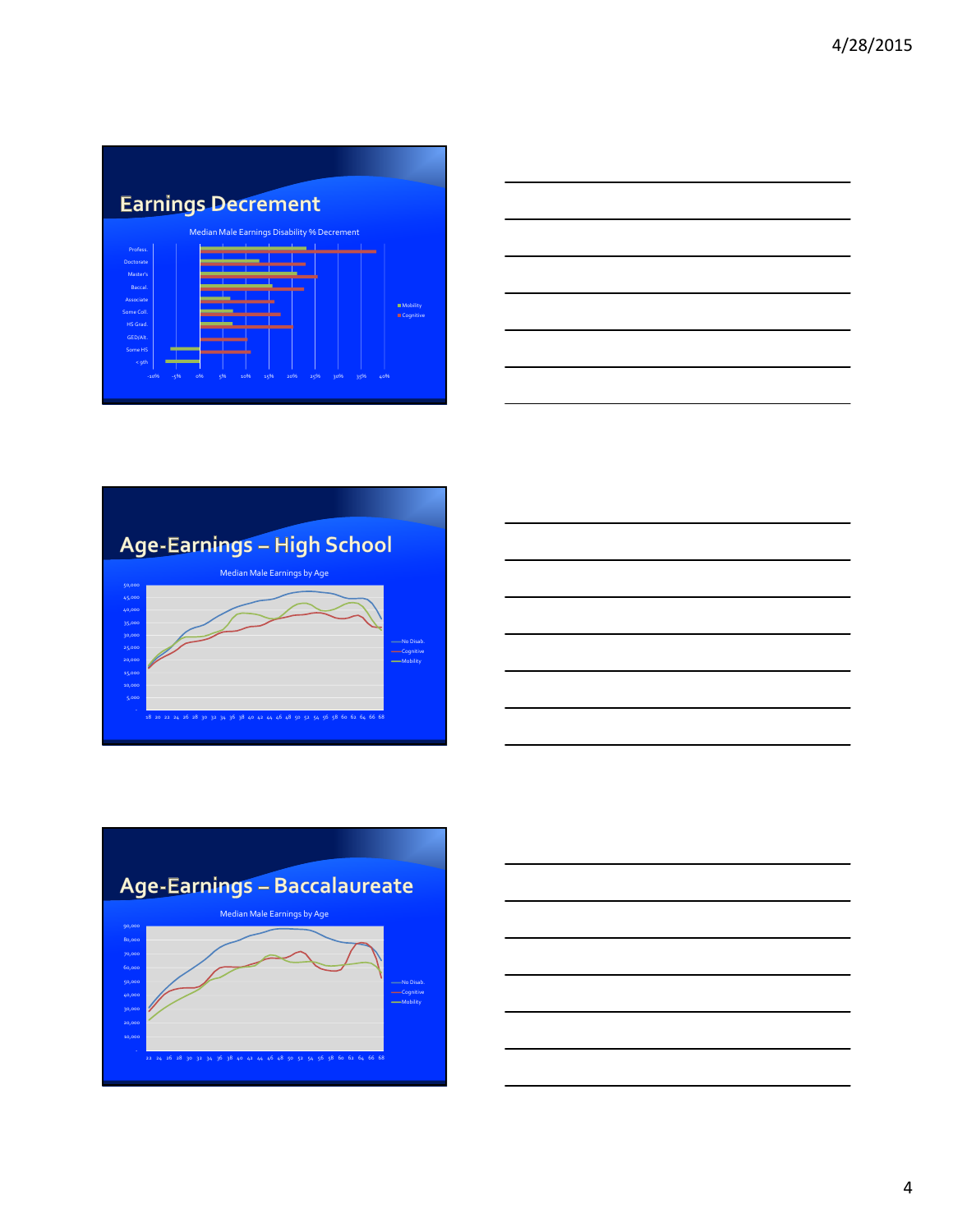#### **Employment Extraction**

- 2009 2013 PUMS
- Ratio of employed By education
	- By gender
	- By age
- By disability → Nonsevere
	- Severe
- Compute probable employment by age



#### **Worklife Expectancy**

- Other half of lifetime earnings How much
	- How long
- Sum of probable life and employment



- Influenced by disability
- Nonsevere and severe





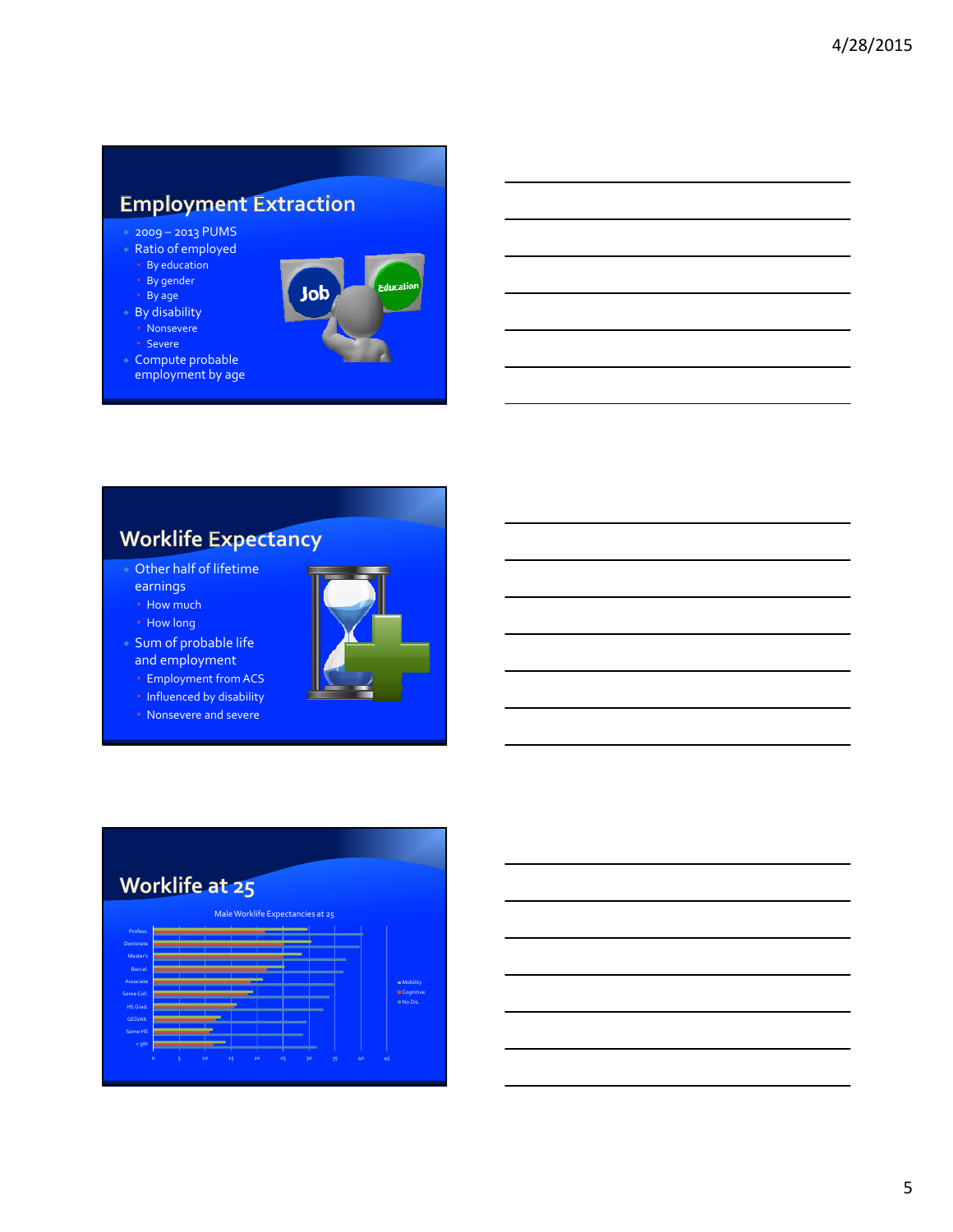